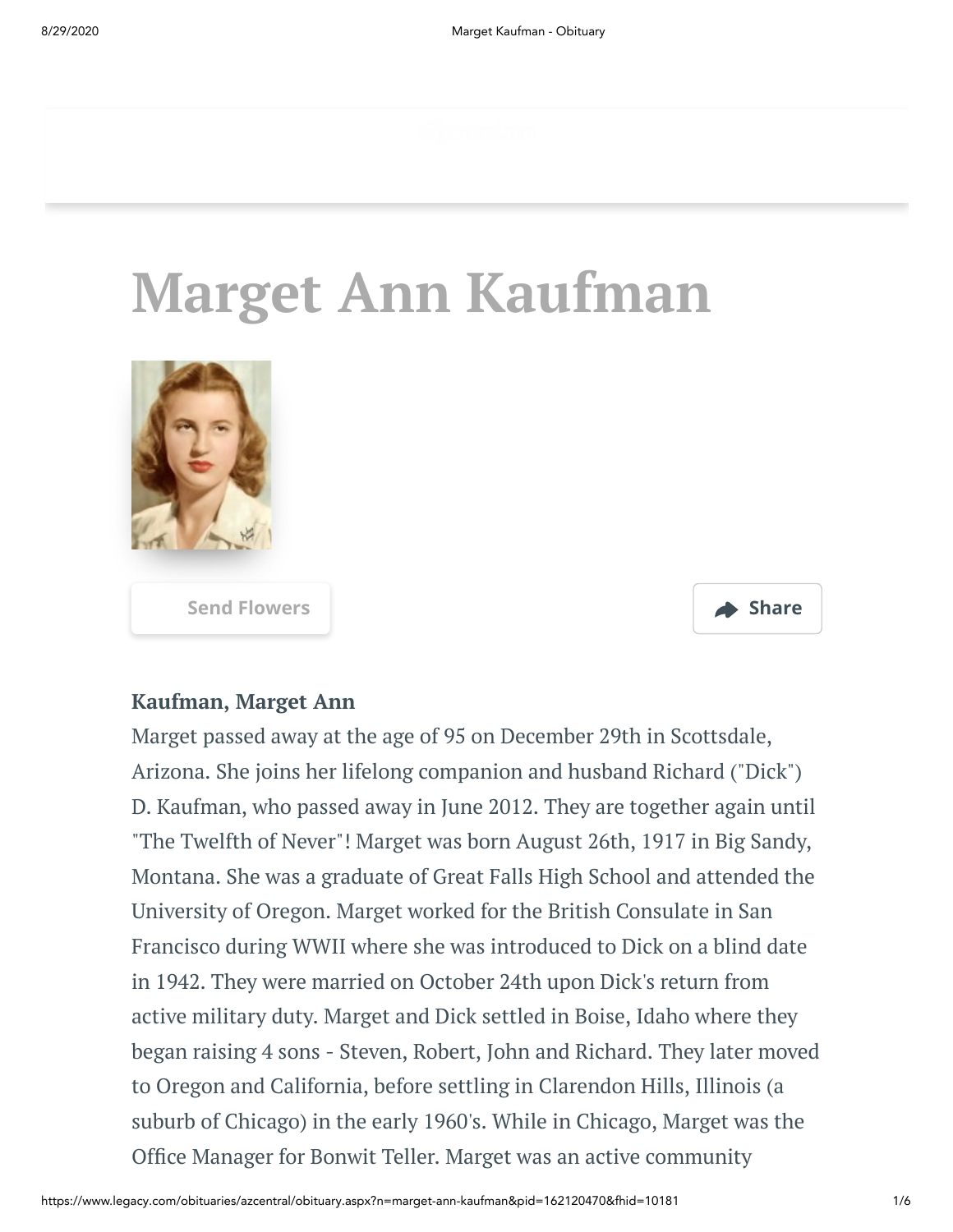#### 8/29/2020 Marget Kaufman - Obituary

volunteer, avid bridge player and one heck of a cook. She loved entertaining friends and family and enjoyed traveling. Above all else, Marget was a nurturing mother and devoted wife. She especially enjoyed family gatherings with her sons, wives, grandchildren and great grandchildren. Marget was one classy lady and a terrific role model to all who were lucky to know her. Marget is survived by 3 of her sons, Steven, John (Nancy) and Richard (Laura), daughter-in-law Gail, sister Gladys Ward (Oregon), 10 grandchildren, 6 great grandchildren, brother-in-law Andy Elsenbach (Oregon) and sister-in-law Helen Kaufman (Idaho) and their siblings. She was preceded in death by Dick, her husband of nearly 68 years, her son Robert Parker Kaufman, her sister Mildred Elsenbach, her brother Glen Parker, her brother-in-law Samuel Kaufman, her parents, John and Gerta Parker, her in-laws Samuel and Andrea Kaufman, and her daughter-in-law Diane Kaufman (Steven). A memorial service for Marget will be held Saturday, January 5th at 11:00 a.m. at the Messinger Pinnacle Peak Mortuary, 8555 E. Pinnacle Peak Rd, Scottsdale, AZ. In lieu of flowers, please send memorial contributions in the name of Richard D and Marget A Kaufman to Hospice of the Valley, 1510 East Flower, Phoenix, Az 85014-5656, or Westminster Village Foundation, 12000 N. 90th St., Scottsdale, AZ 85260-8604



To Plant Memorial Trees in memory, please visit our **[Sympathy](https://sympathy.legacy.com/en-us/funeral-flowers/name/marget-kaufman-funeral-flowers/p162120470/?affiliateId=45&pm=240) Store**.

Published in The Arizona Republic on Jan. 4, 2013.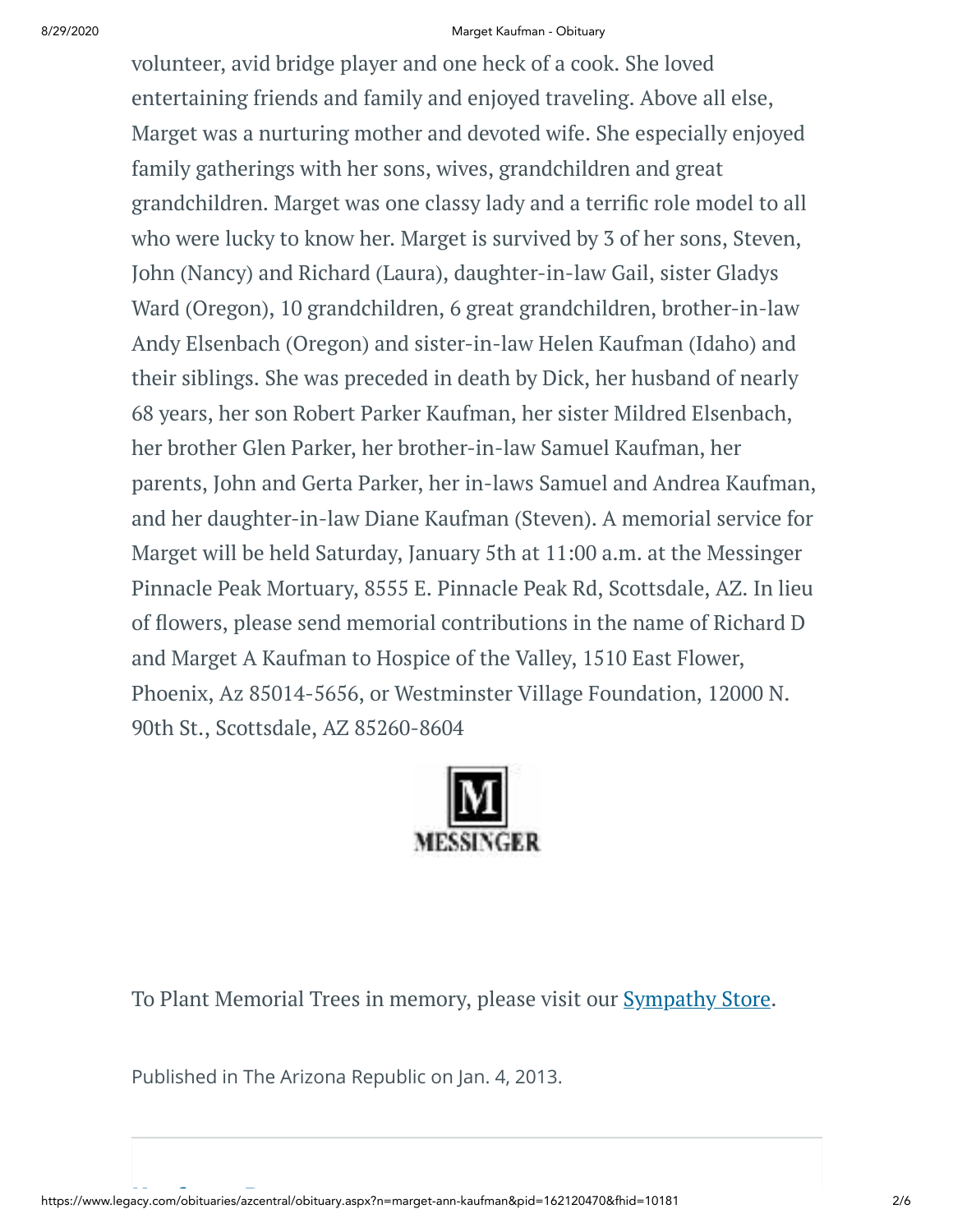#### **Kaufman Pages**

[See more records on Ancestry](https://adclick.g.doubleclick.net/pcs/click?xai=AKAOjstN3JmH5-FpGCXMGvFMnLM7vE121OjBAHLBV7hrb9CYAMBnVTsRCRW2BITfEJPQdG-7EP2sByWwApg2u8UuLjt1hij--VzJxpsXoazMhZcu0E1qwW_cfCuq6W-VvyuRkHlN7n920Of7HBuevhMJtQwZGkUqVnhKhQG0kuHRgh-Z7ylMFETThDNfTyPGpnEBV7olo9WnsMwvOdt51jhPw34YOb5azZ9cXyR5dfp7BdEkeFKZnigx6FzRY77vCXDtBwzuumGFMLtPmMYPK9aKsW4S6qkvstc13Nw8AUYtsIovf_BfG4fqUQ&sig=Cg0ArKJSzDRGVSYtwkEnEAE&urlfix=1&adurl=https://prf.hn/click/camref:1101l3yjc/adref:77841/destination:https://www.ancestry.com/cs/partner-records%3FflowId%3DpartnersBirth%26gsfn%3DMarget%26gsln%3DKaufman)

#### **MEMORIAL EVENTS**

No memorial events are currently scheduled. To offer your sympathy during this difficult time, you can now have memorial trees planted in a National Forest in memory of your loved one.

> Funeral services provided by Messinger [Mortuaries](https://www.messingermortuary.com/) [8555 E. Pinnacle Peak Road](https://maps.google.com/?q=8555%20E.%20Pinnacle%20Peak%20Road%20Scottsdale,%20AZ%2085255) Scottsdale, AZ 85255 [\(480\) 502-3378](tel:4805023378)

**[Plant Memorial Trees](https://sympathy.legacy.com/en-us/funeral-flowers/name/marget-kaufman-funeral-flowers/p162120470/?affiliateId=45&pm=271)**

#### **MEMORIES & CO N DOLE N CES**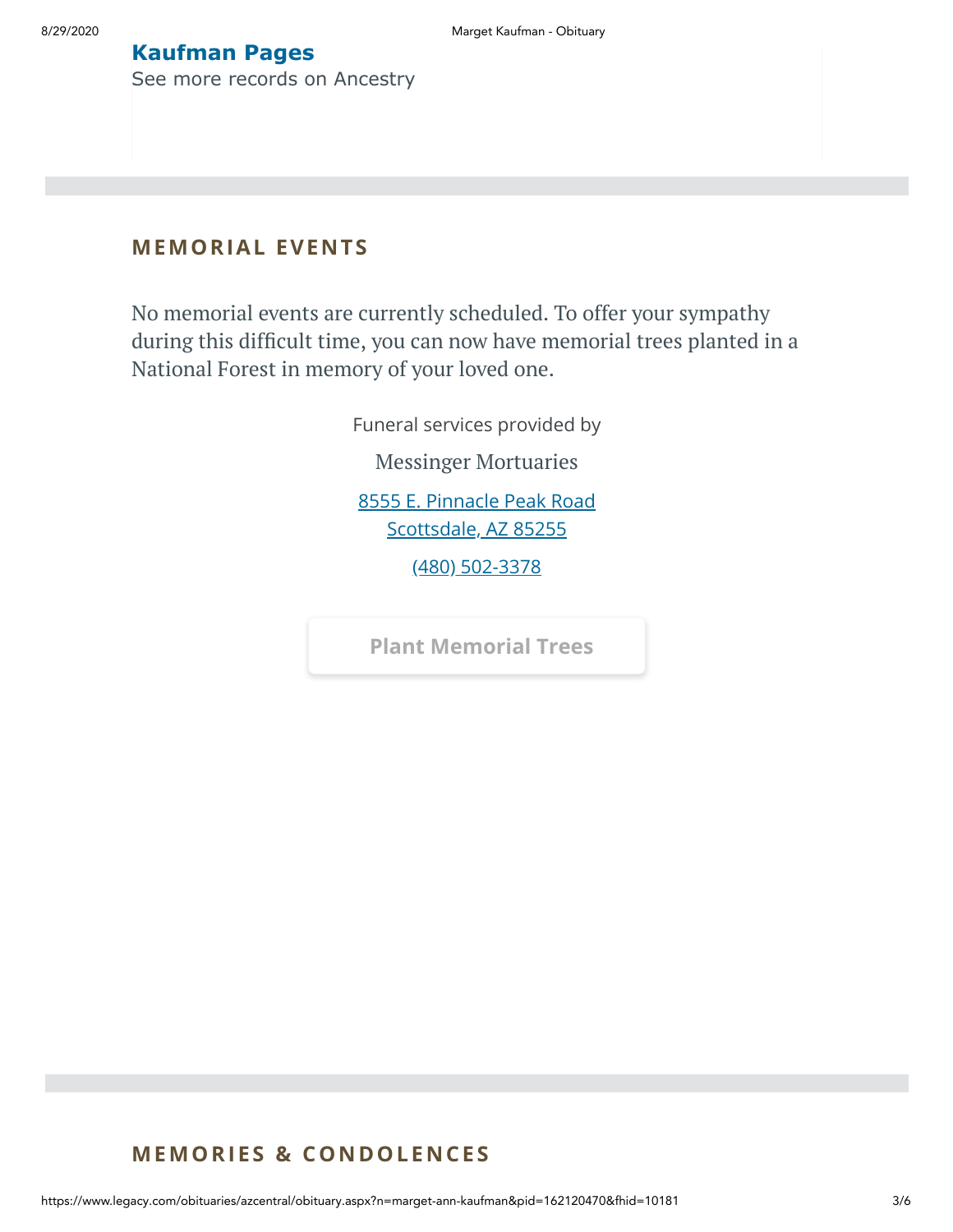What would you like to say about Marget?

Not sure what to say?  $\blacktriangleright$ 

Add a photo

Your Name

Your Email Address

Your Relationship

 $\boxdot$  Get email updates for this page

**Add Memory**

 $\checkmark$ 

[Posting Guidelines](https://www.legacy.com/guestbooks/posting-guidelines.aspx?n=Marget-Kaufman&pid=162120470) | [FAQ](https://www.legacy.com/guestbooks/faq.aspx?n=Marget-Kaufman&pid=162120470)

#### **2 entries**

January 4, 2013

A wonderful mother is leaving wonderful children behind! With deep sympathy, Dr. Milena Kovacik Howell with husband Michael Howell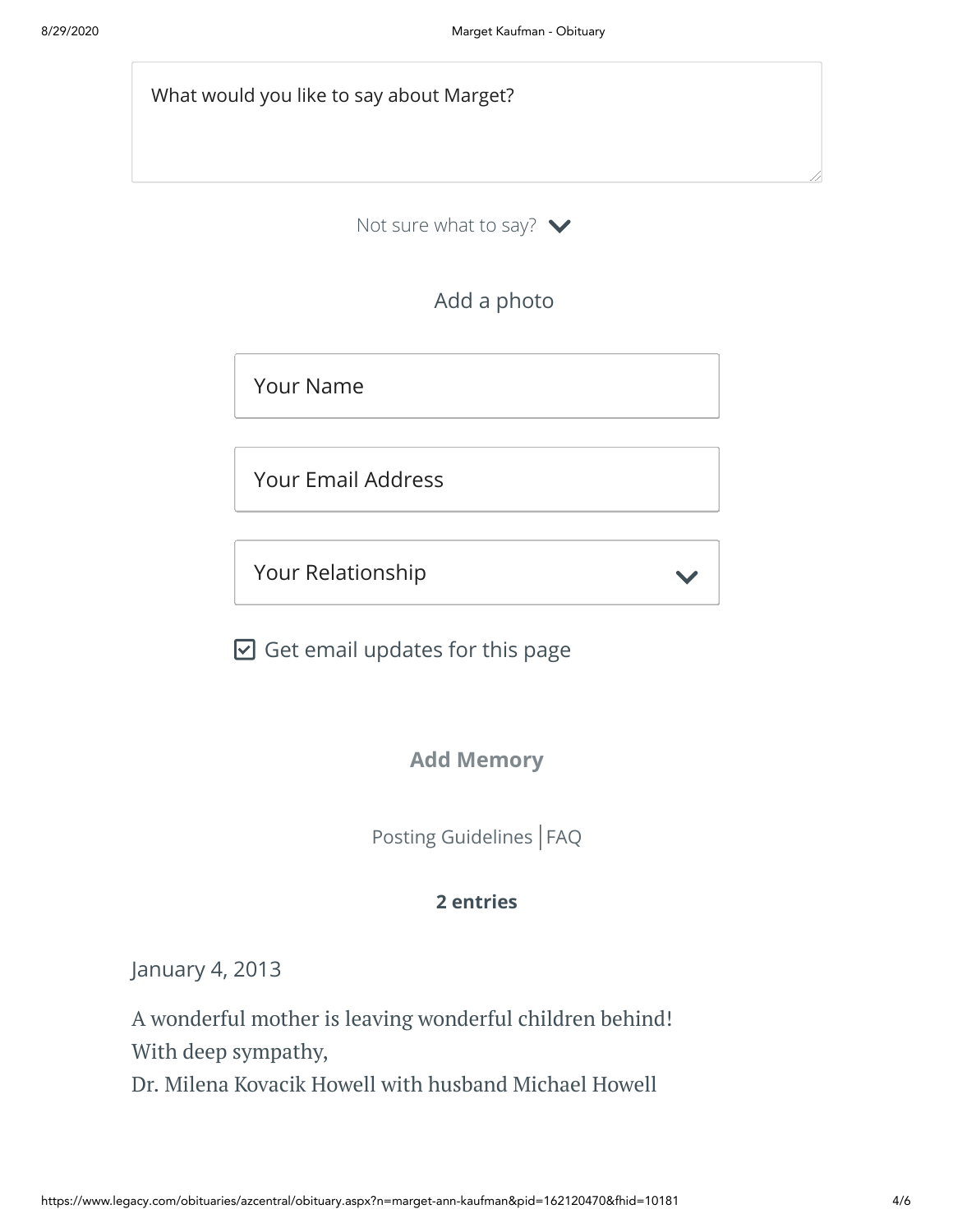January 4, 2013

A beautiful mother and person who raised some wonderful young men

**Bruce Elliott**

### **INVITE OTHERS TO ADD MEMORIES**

Share to let others add their own memories and condolences



**ADVICE & SUPPORT**

**[The Five Stages of Grief](https://www.legacy.com/news/advice-and-support/article/the-five-stages-of-grief)**

**[Sympathy Advice](https://www.legacy.com/news/advice-and-support/article/sympathy-and-condolence-advice)**

**[What Is a Eulogy?](https://www.legacy.com/news/advice-and-support/article/what-is-a-eulogy)**

**[Funeral Flower Etiquette](https://sympathy.legacy.com//en-us/funeral-flowers/article/funeral-flower-etiquette/)**

[View All Advice & Support Articles](http://www.legacy.com/news/advice-and-support)